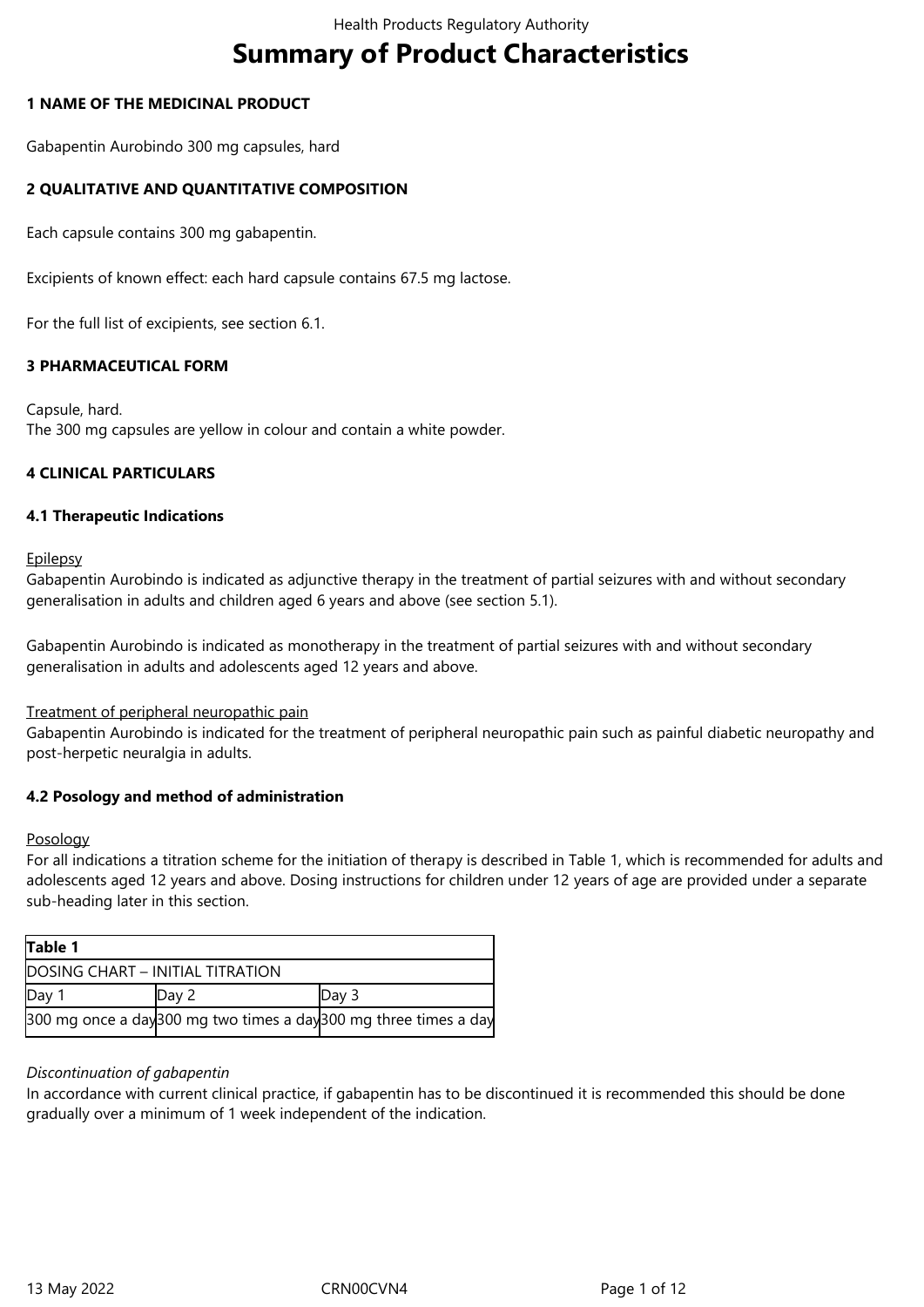# **Epilepsy**

Epilepsy typically requires long-term therapy. Dosage is determined by the treating physician according to individual tolerance and efficacy.

# *Adults and adolescents:*

In clinical trials, the effective dosing range was 900 to 3600 mg/day. Therapy may be initiated by titrating the dose as described in Table 1 or by administering 300 mg three times a day (TID) on Day 1. Thereafter, based on individual patient response and tolerability, the dose can be further increased in 300 mg/day increments every 2-3 days up to a maximum dose of 3600 mg/day. Slower titration of gabapentin dosage may be appropriate for individual patients. The minimum time to reach a dose of 1800 mg/day is one week, to reach 2400 mg/day is a total of 2 weeks, and to reach 3600 mg/day is a total of 3 weeks. Dosages up to 4800 mg/day have been well tolerated in long-term open-label clinical studies. The total daily dose should be divided in three single doses, the maximum time interval between the doses should not exceed 12 hours to prevent breakthrough convulsions.

# *Children aged 6 years and above:*

The starting dose should range from 10 to 15 mg/kg/day and the effective dose is reached by upward titration over a period of approximately three days. The effective dose of gabapentin in children aged 6 years and older is 25 to 35 mg/kg/day. Dosages up to 50 mg/kg/day have been well tolerated in a long-term clinical study. The total daily dose should be divided in three single doses, the maximum time interval between doses should not exceed 12 hours.

It is not necessary to monitor gabapentin plasma concentrations to optimize gabapentin therapy. Further, gabapentin may be used in combination with other antiepileptic medicinal products without concern for alteration of the plasma concentrations of gabapentin or serum concentrations of other antiepileptic medicinal products.

# **Peripheral neuropathic pain**

# *Adults*

The therapy may be initiated by titrating the dose as described in Table 1. Alternatively, the starting dose is 900 mg/day given as three equally divided doses. Thereafter, based on individual patient response and tolerability, the dose can be further increased in 300 mg/day increments every 2 -3 days up to a maximum dose of 3600 mg/day. Slower titration of gabapentin dosage may be appropriate for individual patients. The minimum time to reach a dose of 1800 mg/day is one week, to reach 2400 mg/day is a total of 2 weeks, and to reach 3600 mg/day is a total of 3 weeks.

In the treatment of peripheral neuropathic pain such as painful diabetic neuropathy and post-herpetic neuralgia, efficacy and safety have not been examined in clinical studies for treatment periods longer than 5 months. If a patient requires dosing longer than 5 months for the treatment of peripheral neuropathic pain, the treating physician should assess the patient's clinical status and determine the need for additional therapy.

# **Instruction for all areas of indication**

In patients with poor general health, *i.e.* low body weight, after organ transplantation *etc*., the dose should be titrated more slowly, either by using smaller dosage strengths or longer intervals between dosage increases.

# *Elderly (over 65 years of age)*

Elderly patients may require dosage adjustment because of declining renal function with age (see Table 2). Somnolence, peripheral oedema and asthenia may be more frequent in elderly patients.

# *Renal impairment*

Dosage adjustment is recommended in patients with compromised renal function as described in Table 2 and/or those undergoing haemodialysis. Gabapentin 100 mg capsules can be used to follow dosing recommendations for patients with renal insufficiency.

| Table 2                                                             |  |
|---------------------------------------------------------------------|--|
| DOSAGE OF GABAPENTIN IN ADULTS BASED ON                             |  |
| <b>RENAL FUNCTION</b>                                               |  |
| Creatinine Clearance (ml/min)Total Daily Dose <sup>a</sup> (mg/day) |  |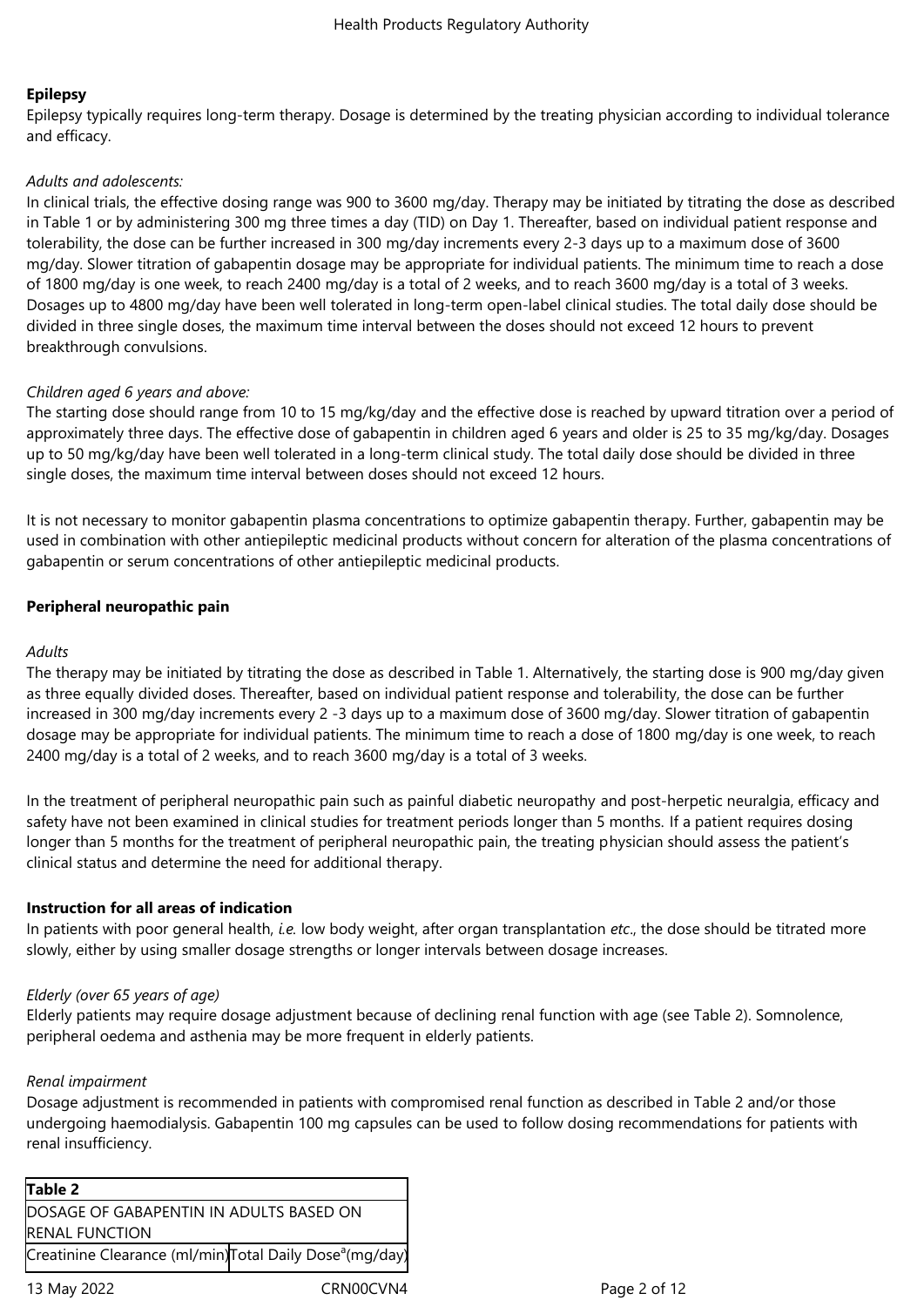|  | Health Products Regulatory Authority |  |
|--|--------------------------------------|--|
|  |                                      |  |

| $\geq 80$ | 900 - 3600          |
|-----------|---------------------|
| $50 - 79$ | $600 - 1800$        |
| $30 - 49$ | 300 - 900           |
| $15 - 29$ | $150^{\rm b} - 600$ |
| $15c$     | $150^{\rm b} - 300$ |

<sup>a</sup> Total daily dose should be administered as three divided doses. Reduced dosages are for patients with renal impairment (creatinine clearance <79 ml/min).

 $b$  The 150mg daily dose to be administered as 300 mg every other day.

 $c_F$  For patients with creatinine clearance < 15ml/min, the daily dose should be reduced in proportion to creatinine clearance (e.g. patients with a creatinine clearance of 7.5 ml/min should receive one-half the daily dose that patients with a creatinine clearance of 15 ml/min receive).

# *Use in patients undergoing haemodialysis:*

For anuric patients undergoing haemodialysis who have never received gabapentin, a loading dose of 300 to 400 mg, then 200 to 300 mg of gabapentin following each 4 hours of haemodialysis, is recommended. On dialysis-free days, there should be no treatment with gabapentin.

For renally impaired patients undergoing haemodialysis, the maintenance dose of gabapentin should be based on the dosing recommendations found in Table 2. In addition to the maintenance dose, an additional 200 to 300 mg dose following each 4-hour haemodialysis treatment is recommended.

# Method of administration

For oral use.

Gabapentin can be given with or without food and should be swallowed whole with sufficient fluid-intake (*e.g.* a glass of water).

# **4.3 Contraindications**

Hypersensitivity to the active substance or to any of the excipients listed in section 6.1.

# **4.4 Special warnings and precautions for use**

# Drug Rash with Eosinophilia and Systemic Symptoms (DRESS)

Severe, life-threatening, systemic hypersensitivity reactions such as drug rash with eosinophilia and systemic symptoms (DRESS) have been reported in patients taking anti-epileptic drugs including gabapentin (see section 4.8).

It is important to note that early manifestations of hypersensitivity, such as fever or lymphadenopathy, may be present even though rash is not evident. If such signs or symptoms are present, the patient should be evaluated immediately. Gabapentin should be discontinued if an alternative etiology for the signs or symptoms cannot be established.

# **Anaphylaxis**

Gabapentin can cause anaphylaxis. Signs and symptoms in reported cases have included difficulty breathing, swelling of the lips, throat, and tongue, and hypotension requiring emergency treatment. Patients should be instructed to discontinue gabapentin and seek immediate medical care should they experience signs or symptoms of anaphylaxis (see section 4. 8).

# Suicidal ideation and behaviour

Suicidal ideation and behaviour have been reported in patients treated with antiepileptic agents in several indications. A meta-analysis of randomised placebo controlled trials of anti-epileptic drugs has also shown a small increased risk of suicidal ideation and behaviour. The mechanism of this risk is not known. Cases of suicidal ideation and behaviour have been observed in patients treated with gabapentin in the post-marketing experience (see section 4.8).

Patients (and caregivers of patients) should be advised to seek medical advice should signs of suicidal ideation or behaviour emerge. Patients should be monitored for signs of suicidal ideation and behaviour and appropriate treatment should be considered. Discontinuation of gabapentin treatment should be considered in case of suicidal ideation and behaviour.

# Acute pancreatitis

13 May 2022 CRN00CVN4 Page 3 of 12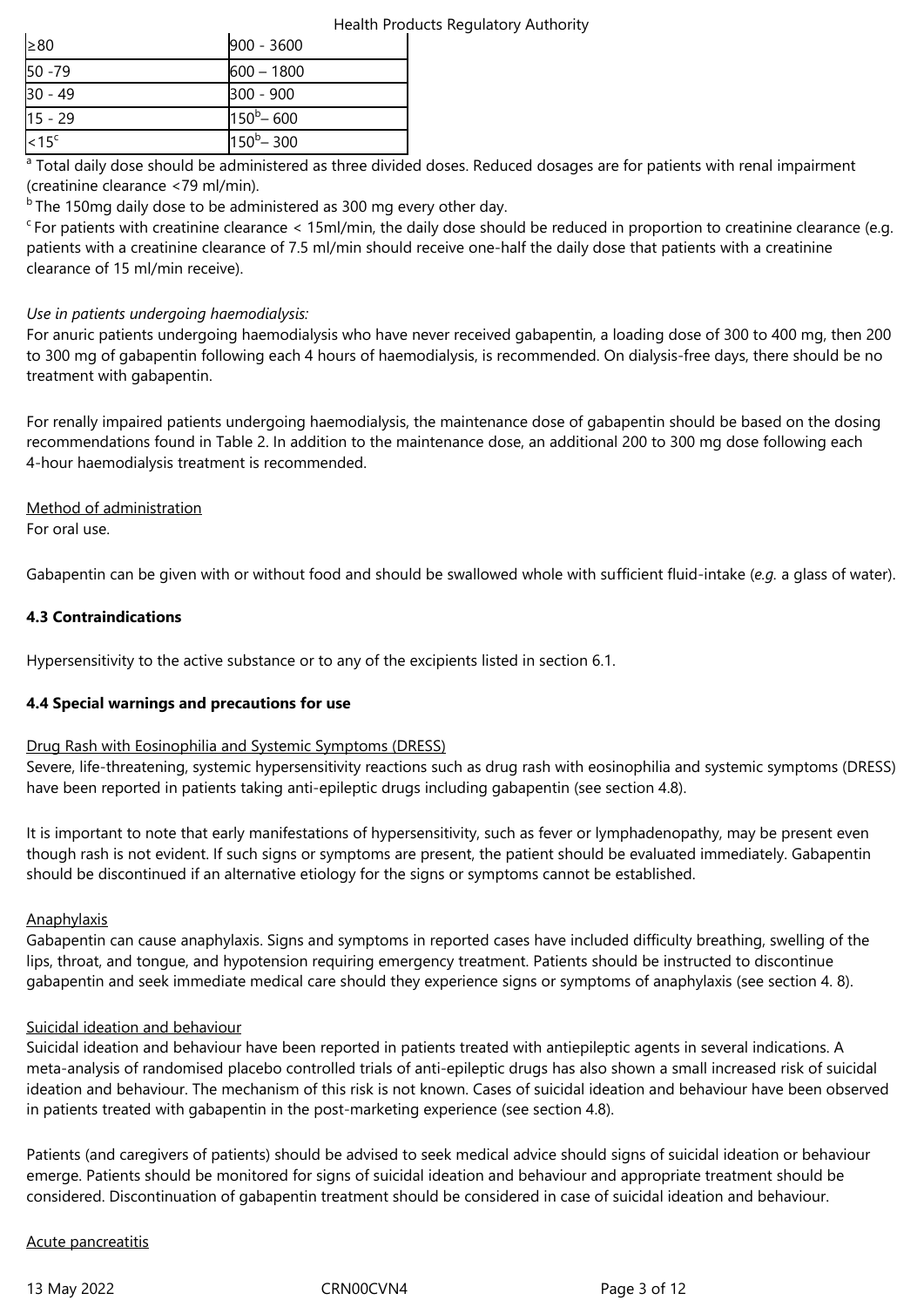If a patient develops acute pancreatitis under treatment with gabapentin, discontinuation of gabapentin should be considered (see section 4.8).

#### Seizures

Although there is no evidence of rebound seizures with gabapentin, abrupt withdrawal of anticonvulsants in epileptic patients may precipitate status epilepticus (see section 4.2).

As with other anti-epileptic medicinal products, some patients may experience an increase in seizure frequency or the onset of new types of seizures with gabapentin.

As with other anti-epileptics, attempts to withdraw concomitant anti-epileptics in treatment refractive patients on more than one antiepileptic, in order to reach gabapentin monotherapy have a low success rate.

Gabapentin is not considered effective against primary generalised seizures such as absences and may aggravate these seizures in some patients. Therefore, gabapentin should be used with caution in patients with mixed seizures including absences.

Gabapentin treatment has been associated with dizziness and somnolence, which could increase the occurrence of accidental injury (fall). There have also been post-marketing reports of confusion, loss of consciousness and mental impairment. Therefore, patients should be advised to exercise caution until they are familiar with the potential effects of the medication.

#### Concomitant use with opioids and other CNS depressants

Patients who require concomitant treatment with central nervous system (CNS) depressants, including opioids, should be carefully observed for signs of CNS depression, such as somnolence, sedation and respiratory depression. Patients who use gabapentin and morphine concomitantly may experience increases in gabapentin concentrations. The dose of gabapentin or concomitant treatment with CNS depressants including opioids should be reduced appropriately (see section 4.5).

Caution is advised when prescribing gabapentin concomitantly with opioids due to risk of CNS depression. In a population-based, observational, nested case-control study of opioid users, co‑prescription of opioids and gabapentin was associated with an increased risk for opioid-related death compared to opioid prescription use alone (adjusted odds ratio [aOR], 1.49 [95% CI, 1.18 to 1.88, p<0.001]).

#### Respiratory depression

Gabapentin has been associated with severe respiratory depression. Patients with compromised respiratory function, respiratory or neurological disease, renal impairment, concomitant use of CNS depressants and the elderly might be at higher risk of experiencing this severe adverse reaction. Dose adjustments might be necessary in these patients.

#### Elderly (over 65 years of age)

No systematic studies in patients 65 years or older have been conducted with gabapentin. In one double blind study in patients with neuropathic pain, somnolence, peripheral oedema and asthenia occurred in a somewhat higher percentage in patients aged 65 years or above, than in younger patients. Apart from these findings, clinical investigations in this age group do not indicate an adverse event profile different from that observed in younger patients.

#### Paediatric population

The effects of long-term (greater than 36 weeks) gabapentin therapy on learning, intelligence, and development in children and adolescents have not been adequately studied. The benefits of prolonged therapy must therefore be weighed against the potential risks of such therapy.

#### Abuse and dependence

Cases of abuse and dependence have been reported in the post-marketing database. Carefully evaluate patients for a history of drug abuse and observe them for possible signs of gabapentin abuse e.g. drug-seeking behaviour, dose escalation, development of tolerance.

#### Laboratory tests

False positive readings may be obtained in the semi-quantitative determination of total urine protein by dipstick tests. It is therefore recommended to verify such a positive dipstick test result by methods based on a different analytical principle such as the Biuret method, turbidimetric or dye-binding methods, or to use these alternative methods from the beginning.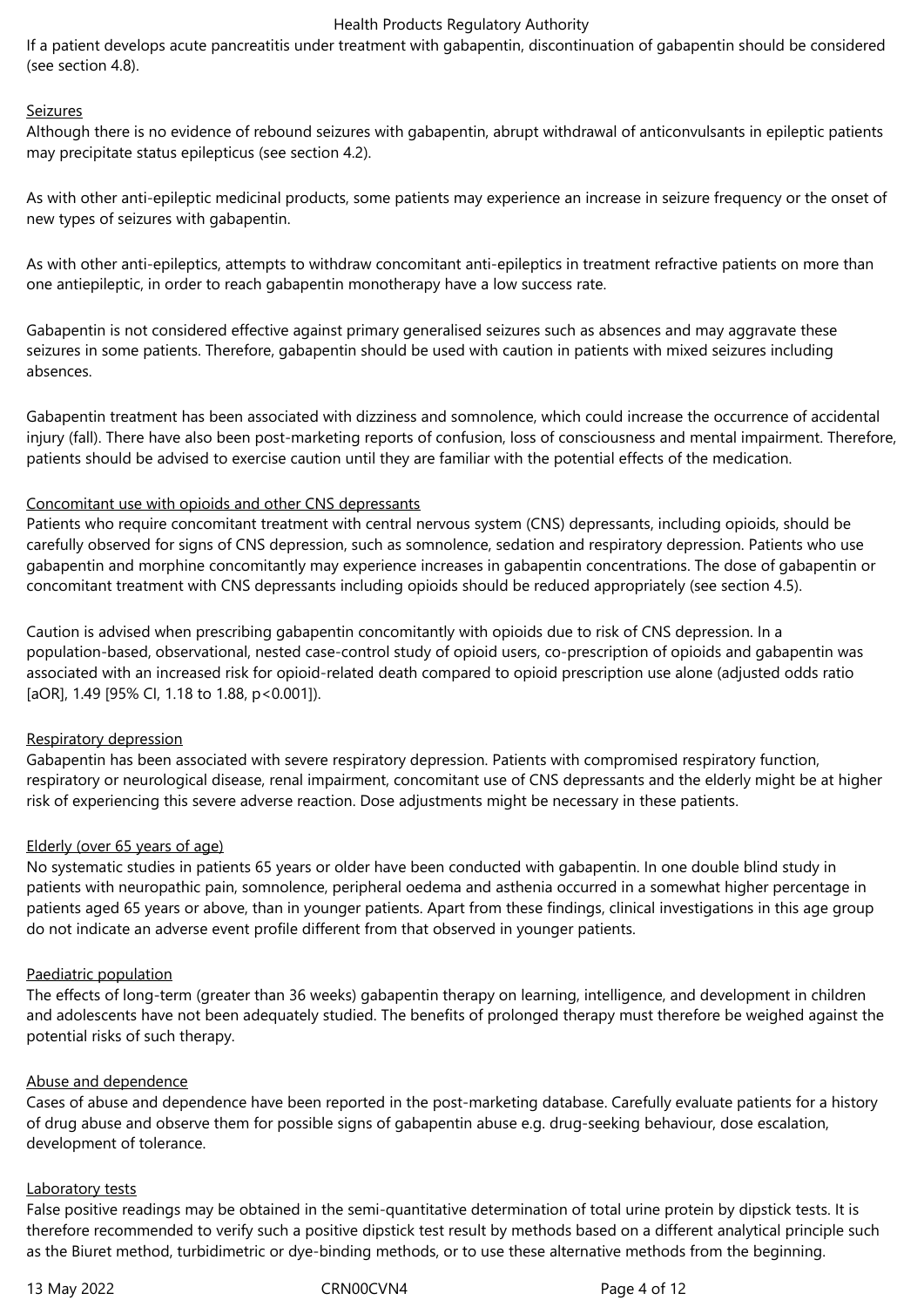# Lactose

Gabapentin capsules contain lactose. Patients with rare hereditary problems of galactose intolerance, total lactase deficiency or glucose-galactose malabsorption should not take this medicine.

# Sodium

This medicine contains less than 1 mmol sodium (23 mg) per capsule, that is to say essentially 'sodium-free'.

# **4.5 Interaction with other medicinal products and other forms of interactions**

There are spontaneous and literature case reports of respiratory depression, sedation and death associated with gabapentin when co-administered with CNS depressants, including opioids. In some of these reports, the authors considered the combination of gabapentin with opioids to be a particular concern in frail patients, in the elderly, in patients with serious underlying respiratory disease, with polypharmacy, and in those with substance abuse disorders.

In a study involving healthy volunteers (N=12), when a 60 mg controlled-release morphine capsule was administered 2 hours prior to a 600 mg gabapentin capsule, mean gabapentin AUC increased by 44% compared to gabapentin administered without morphine. Therefore, patients who require concomitant treatment with opioids should be carefully observed for signs of CNS depression, such as somnolence, sedation and respiratory depression and the dose of gabapentin or opioid should be reduced appropriately.

No interaction between gabapentin and phenobarbital, phenytoin, valproic acid, or carbamazepine has been observed.

Gabapentin steady-state pharmacokinetics are similar for healthy subjects and patients with epilepsy receiving these antiepileptic agents.

Co-administration of gabapentin with oral contraceptives containing norethindrone and/or ethinyl estradiol does not influence the steady-state pharmacokinetics of either component.

Co-administration of gabapentin with antacids containing aluminium and magnesium, reduces gabapentin bioavailability up to 24%. It is recommended that gabapentin be taken at the earliest two hours following antacid administration.

Renal excretion of gabapentin is unaltered by probenecid.

A slight decrease in renal excretion of gabapentin that is observed when it is co-administered with cimetidine is not expected to be of clinical importance.

# **4.6 Fertility, pregnancy and lactation**

# **Pregnancy**

# Risk related to epilepsy and antiepileptic medicinal products in general

The risk of birth defects is increased by a factor of  $2 - 3$  in the offspring of mothers treated with an antiepileptic medicinal product. Most frequently reported are cleft lip, cardiovascular malformations and neural tube defects. Multiple antiepileptic drug therapy may be associated with a higher risk of congenital malformations than monotherapy, therefore it is important that monotherapy is practised whenever possible. Specialist advice should be given to women who are likely to become pregnant or who are of childbearing potential and the need for antiepileptic treatment should be reviewed when a woman is planning to become pregnant. No sudden discontinuation of antiepileptic therapy should be undertaken as this may lead to breakthrough seizures, which could have serious consequences for both mother and child. Developmental delay in children of mothers with epilepsy has been observed rarely. It is not possible to differentiate if the developmental delay is caused by genetic, social factors, maternal epilepsy or the antiepileptic therapy.

*Risk related to gabapentin*

Gabapentin crosses the human placenta.

There are no or limited amount of data from the use of gabapentin in pregnant women.

13 May 2022 CRN00CVN4 Page 5 of 12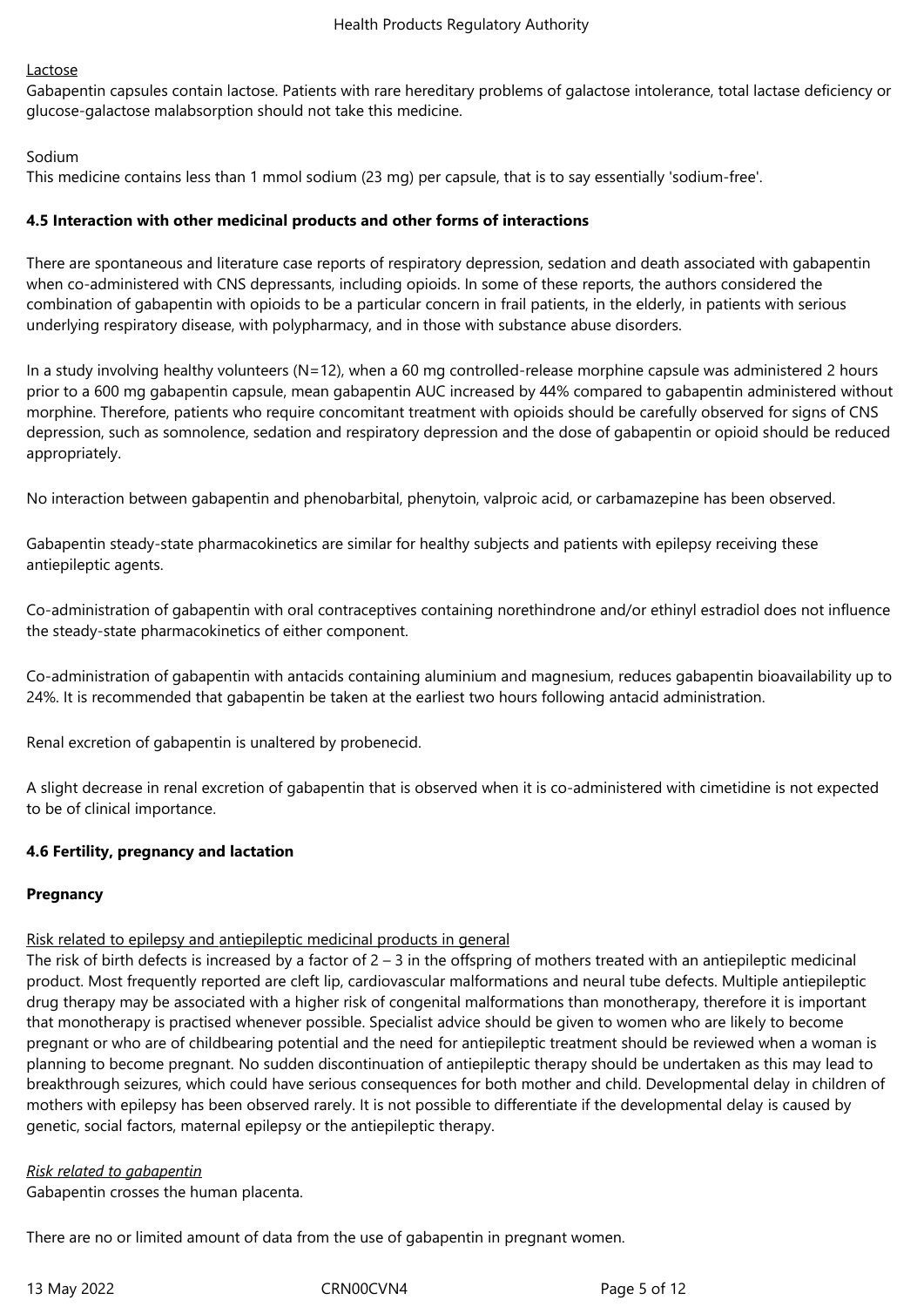Studies in animals have shown reproductive toxicity (see section 5.3). The potential risk for humans is unknown. Gabapentin should not be used during pregnancy unless the potential benefit to the mother clearly outweighs the potential risk to the foetus.

No definite conclusion can be made as to whether gabapentin is casually associated with an increased risk of congenital malformations when taken during pregnancy, because of epilepsy itself and the presence of concomitant antiepileptic medicinal products during each reported pregnancy.

# **Breast-feeding**

Gabapentin is excreted in human milk. Because the effect on the breast-fed infant is unknown, caution should be exercised when gabapentin is administered to a breast-feeding mother. Gabapentin should be used in breast-feeding mothers only if the benefits clearly outweigh the risks.

# **Fertility**

There is no effect on fertility in animal studies (see section 5.3).

#### **4.7 Effects on ability to drive and use machines**

Gabapentin may have minor or moderate influence on the ability to drive and use machines. Gabapentin acts on the central nervous system and may cause drowsiness, dizziness or other related symptoms. Even if they were only of mild or moderate degree, these undesirable effects could be potentially dangerous in patients driving or operating machinery. This is especially true at the beginning of the treatment and after increase in dose.

# **4.8 Undesirable effects**

The adverse reactions observed during clinical studies conducted in epilepsy (adjunctive and monotherapy) and neuropathic pain have been provided in a single list below by class and frequency (very common (≥1/10), common (≥1/100 to <1/10), uncommon (≥1/1,000 to ˂1/100), rare (≥1/10,000 to ˂1/1,000), very rare (˂10,000) and not known (cannot be estimated from the available data)). Where an adverse reaction was seen at different frequencies in clinical studies, it was assigned to the highest frequency reported.

Additional reactions reported from post-marketing experience are included as frequency Not known (cannot be estimated from the available data) in italics in the list below.

Within each frequency grouping, undesirable effects are presented in order of decreasing seriousness.

*Infections and infestations* Very Common: Viral infection Common: Pneumonia, respiratory infection, urinary tract infection, infection, otitis media

*Blood and the lymphatic system disorders* Common: Leucopenia Not known: Thrombocytopenia

#### *Immune system disorders*

Uncommon: Allergic reactions (*e.g.* urticaria)

Not known: Hypersensitivity syndrome (a systemic reaction with a variable presentation that can include fever, rash, hepatitis, lymphadenopathy, eosinophilia, and sometimes other signs and symptoms), anaphylaxis (see section 4.4)

*Metabolism and nutrition disorders* Common: Anorexia, increased appetite Uncommon: hyperglycaemia (most often observed in patients with diabetes) Rare: hypoglycaemia (most often observed in patients with diabetes) Not known: hyponatraemia

# *Psychiatric disorders* Common: Hostility, confusion and emotional lability, depression, anxiety, nervousness, thinking abnormal

13 May 2022 CRN00CVN4 Page 6 of 12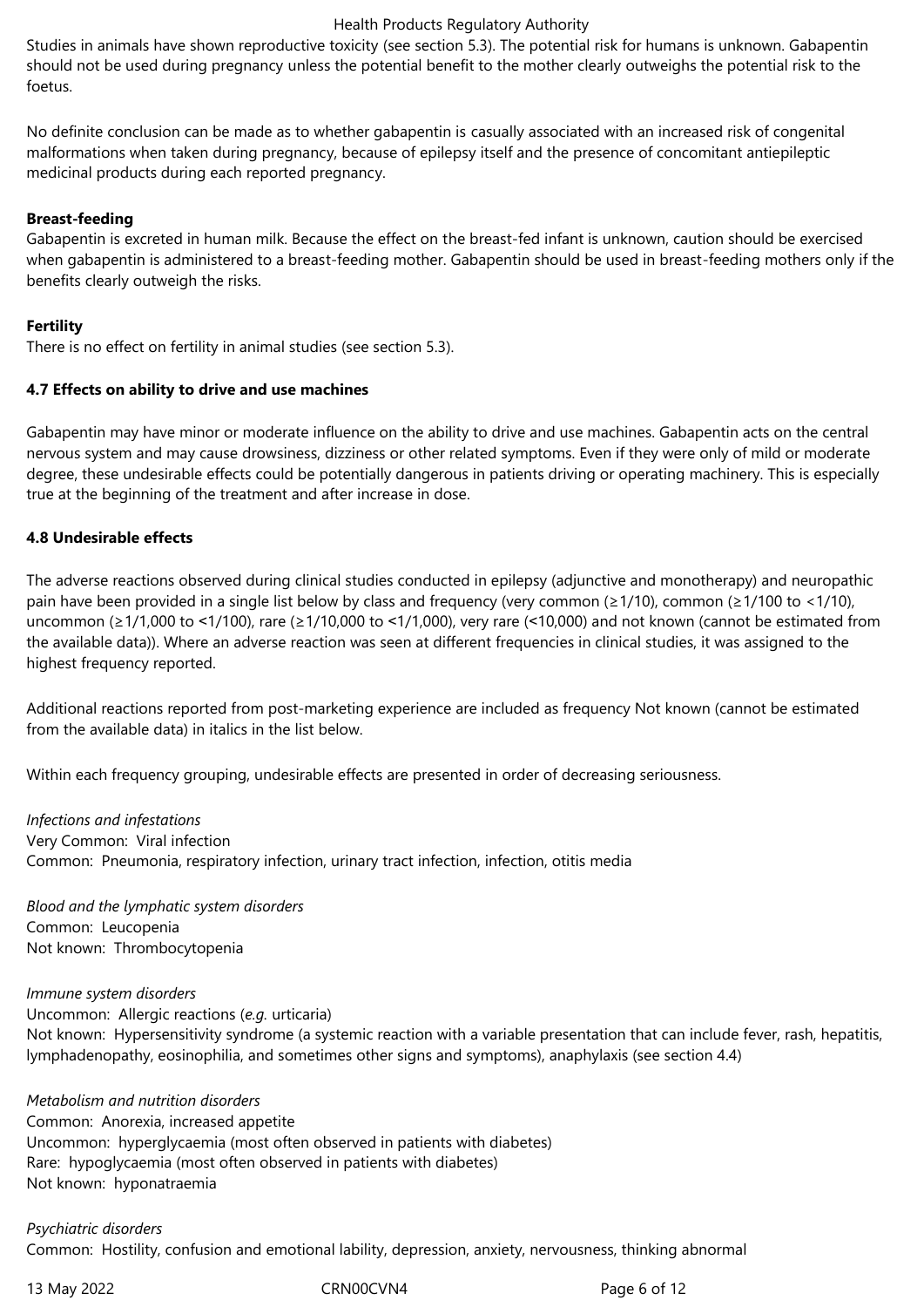Uncommon: agitation Not known: Suicidal ideation, Hallucinations

*Nervous system disorders* Very Common: Somnolence, dizziness, ataxia Common: Convulsions, hyperkinesias, dysarthria, amnesia, tremor, insomnia, headache, sensations such as paresthesia, hypoesthesia, coordination abnormal, nystagmus, increased, decreased, or absent reflexes Uncommon: Hypokinesia, mental impairment Rare: Loss of consciousness Not known: Other movement disorders (*e.g.* choreoathetosis, dyskinesia, dystonia)

*Eye disorders* Common: Visual disturbances such as amblyopia, diplopia

*Ear and labyrinth disorders* Common: Vertigo Not known: Tinnitus

*Cardiac disorders* Uncommon: Palpitations

*Vascular disorder* Common: Hypertension, vasodilatation

*Respiratory, thoracic and mediastinal disorders* Common: Dyspnoea, bronchitis, pharyngitis, cough, rhinitis Rare: Respiratory depression

*Gastrointestinal disorders* Common: Vomiting, nausea, dental abnormalities, gingivitis, diarrhoea, abdominal pain, dyspepsia, constipation, dry mouth or throat, flatulence Uncommon: Dysphagia Not known: Pancreatitis

*Hepatobiliary disorders* Not known: Hepatitis, jaundice

# *Skin and subcutaneous tissue disorders*

Common: Facial oedema, purpura most often described as bruises resulting from physical trauma, rash, pruritus, acne Not known: Stevens-Johnson syndrome, angioedema, erythema multiforme, alopecia, drug rash with eosinophilia and systemic symptoms (see section 4.4)

*Musculoskeletal and connective tissue disorders* Common: Arthralgia, myalgia, back pain, twitching Not known: Rhabdomyolysis, myoclonus

*Renal and urinary disorder* Not known: Acute renal failure, incontinence

*Reproductive system and breast disorders* Common: Impotence Not known: Breast hypertrophy, gynaecomastia, sexual dysfunction (including changes in libido, ejaculation disorders and anorgasmia)

*General disorders and administration site conditions* Very Common: Fatigue, fever

13 May 2022 CRN00CVN4 Page 7 of 12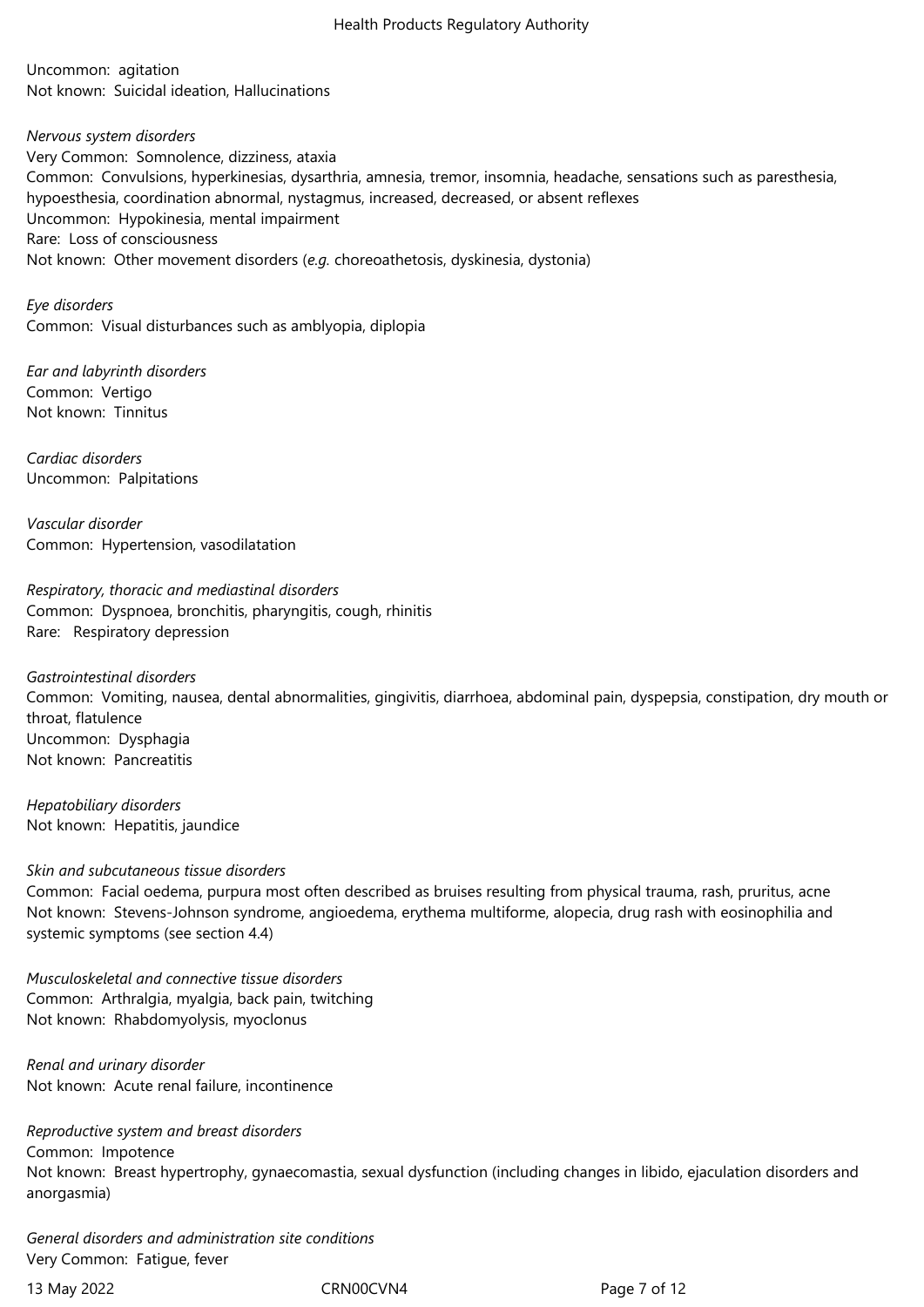Not known: Withdrawal reactions (mostly anxiety, insomnia, nausea, pains, sweating), chest pain. Sudden unexplained deaths have been reported where a causal relationship to treatment with gabapentin has not been established.

# *Investigations*

Common: WBC (white blood cell count) decreased, weight gain Uncommon: Elevated liver function tests SGOT (AST), SGPT (ALT) and bilirubin Not known: blood creatine phosphokinase increased

*Injury, poisoning and procedural complications* Common: Accidental injury, fracture, abrasion Uncommon: Fall

Under treatment with gabapentin cases of acute pancreatitis were reported. Causality with gabapentin is unclear (see section 4.4).

In patients on haemodialysis due to end-stage renal failure, myopathy with elevated creatine kinase levels has been reported.

Respiratory tract infections, otitis media, convulsions and bronchitis were reported only in clinical studies in children. Additionally, in clinical studies in children, aggressive behaviour and hyperkinesias were reported commonly.

# **Reporting of suspected adverse reactions**

Reporting suspected adverse reactions after authorisation of the medicinal product is important. It allows continued monitoring of the benefit/risk balance of the medicinal product. Healthcare professionals are asked to report any suspected adverse reactions via HPRA Pharmacovigilance, website: www.hpra.ie.

# **4.9 Overdose**

Acute, life-threatening toxicity has not been observed w[ith gabapent](http://www.hpra.ie/)in overdoses of up to 49 g. Symptoms of the overdoses included dizziness, double vision, slurred speech, drowsiness, loss of consciousness, lethargy and mild diarrhoea. All patients recovered fully with supportive care. Reduced absorption of gabapentin at higher doses may limit drug absorption at the time of overdosing and, hence, minimise toxicity from overdoses.

Overdoses of gabapentin, particularly in combination with other CNS depressant medications, may result in coma.

Although gabapentin can be removed by haemodialysis, based on prior experience it is not usually required. However, in patients with severe renal impairment, haemodialysis may be indicated.

An oral lethal dose of gabapentin was not identified in mice and rats given doses as high as 8000 mg/kg. Signs of acute toxicity in animals included ataxia, laboured breathing, ptosis, hypoactivity, or excitation.

# **5 PHARMACOLOGICAL PROPERTIES**

# **5.1 Pharmacodynamic properties**

Pharmacotherapeutic groups: Antiepileptics, Other antiepileptics ATC code: N03AX12

# Mechanism of action

Gabapentin readily enters the brain and prevents seizures in a number of animal models of epilepsy. Gabapentin does not possess affinity for either GABAA or GABAB receptor nor does it alter the metabolism of GABA. It does not bind to other neurotransmitter receptors of the brain and does not interact with sodium channels.

Gabapentin binds with high affinity to the α2δ (alpha-2-delta) subunit of voltage-gated calcium channels and it is proposed that binding to the α2δ subunit may be involved in gabapentin's anti-seizure effects in animals. Broad panel screening does not suggest any other drug targets other than α2δ.

13 May 2022 CRN00CVN4 Page 8 of 12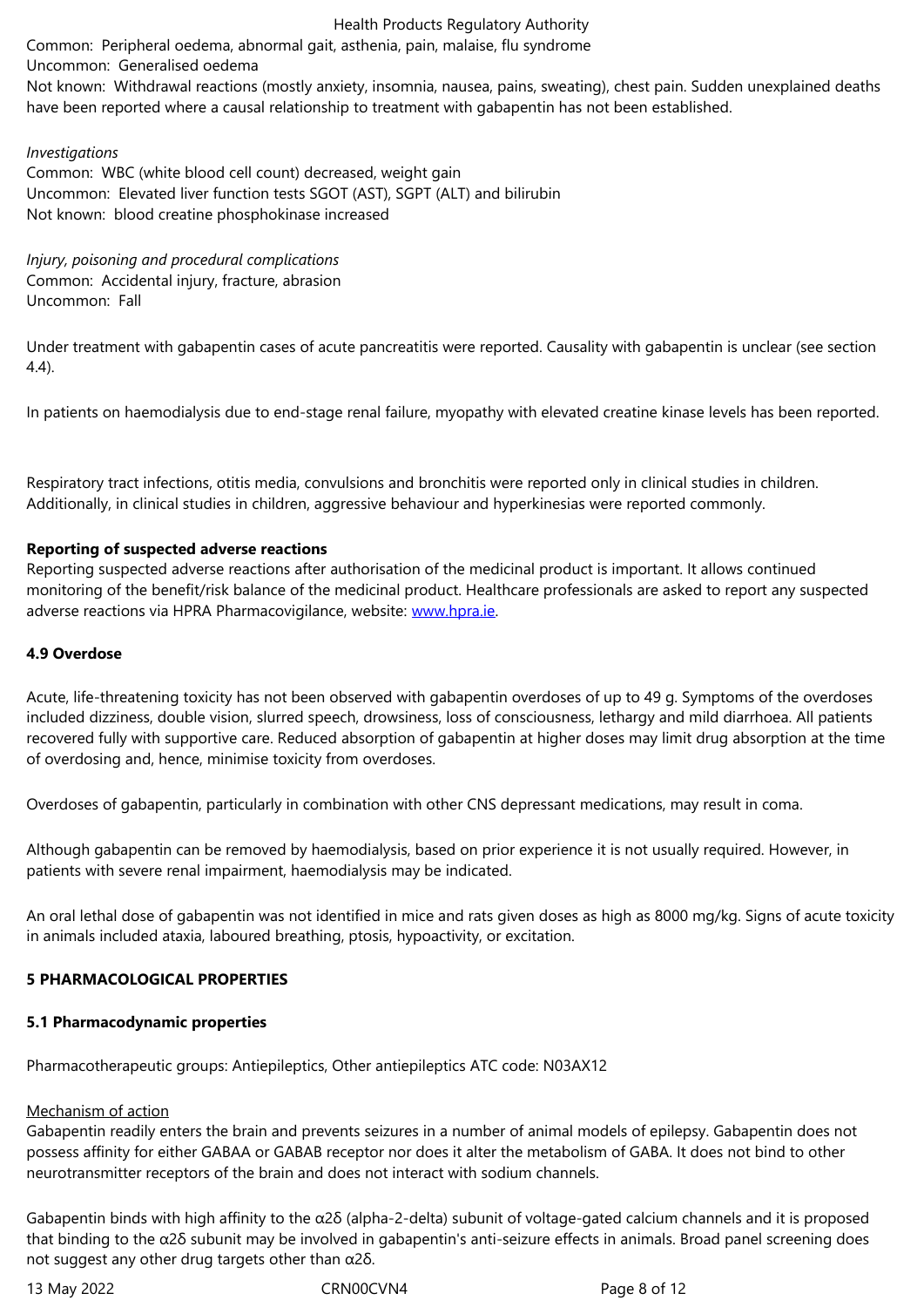Evidence from several pre-clinical models inform that the pharmacological activity of gabapentin may be mediated via binding to  $α2δ$  through a reduction in release of excitatory neurotransmitters in regions of the central nervous system. Such activity may underlie gabapentin's anti-seizure activity. The relevance of these actions of gabapentin to the anticonvulsant effects in humans remains to be established.

Gabapentin also displays efficacy in several pre-clinical animal pain models. Specific binding of gabapentin to the α2δ subunit is proposed to result in several different actions that may be responsible for analgesic activity in animal models. The analgesic activities of gabapentin may occur in the spinal cord as well as at higher brain centers through interactions with descending pain inhibitory pathways. The relevance of these pre-clinical properties to clinical action in humans is unknown.

# Clinical efficacy and safety

A clinical trial of adjunctive treatment of partial seizures in paediatric subjects, ranging in age from 3 to 12 years, showed a numerical but not statistically significant difference in the 50% responder rate in favour of the gabapentin group compared to placebo. Additional post-hoc analyses of the responder rates by age did not reveal a statistically significant effect of age, either as a continuous or dichotomous variable (age groups 3 - 5 and 6 - 12 years).

The data from this additional post-hoc analysis are summarised in the table below:

| Response (≥50% Improved) by Treatment and Age MITT*<br>Population |               |               |         |  |
|-------------------------------------------------------------------|---------------|---------------|---------|--|
| Age Category                                                      | Placebo       | Gabapentin    | P-Value |  |
| < 6 Years Old                                                     | 4/21 (19.0%)  | 4/17(23.5%)   | 0.7362  |  |
| 6 to 12 Years Old                                                 | 17/99 (17.2%) | 20/96 (20.8%) | 0.5144  |  |

\* The modified intent to treat population was defined as all patients randomised to study medication who also had evaluable seizure diaries available for 28 days during both the baseline and double blind phases.

# **5.2 Pharmacokinetic properties**

# Absorption

Following oral administration, peak plasma gabapentin concentrations are observed within 2 to 3 hours. Gabapentin bioavailability (fraction of dose absorbed) tends to decrease with increasing dose. Absolute bioavailability of a 300 mg capsule is approximately 60%. Food, including a high-fat diet, has no clinically significant effect on gabapentin pharmacokinetics.

Gabapentin pharmacokinetics are not affected by repeated administration. Although plasma gabapentin concentrations were generally between 2 µg/ml and 20 µg/ml in clinical studies, such concentrations were not predictive of safety or efficacy. Pharmacokinetic parameters are given in Table 3.

# **Table 3**

Summary of gabapentin mean (%CV) steady-state pharmacokinetic parameters following every eight hours administration

| Pharmacokinetic parameter      | 300 mg<br>$(N = 7)$ |      | 400 mg<br>$(N = 14)$ |      | 800 mg<br>$(N = 14)$ |      |
|--------------------------------|---------------------|------|----------------------|------|----------------------|------|
|                                | Mean                | %CV  | Mean                 | %CV  | Mean                 | %CV  |
| $C_{\text{max}}$ (µg/ml)       | 4.02                | (24) | 5.74                 | (38) | 8.71                 | (29) |
| $t_{\text{max}}$ (hr)          | 2.7                 | (18) | 2.1                  | (54) | 1.6                  | (76) |
| $T\frac{1}{2}$ (hr)            | 5.2                 | (12) | 10.8                 | (89) | 10.6                 | (41) |
| AUC $(0-8)$ ( $\mu q^*$ hr/ml) | 24.8                | (24) | 34.5                 | (34) | 51.4                 | (27) |
| Ae% (%)                        | ΝA                  | ΝA   | 47.2                 | (25) | 34.4                 | (37) |

 $C_{\text{max}}$  = Maximum steady state plasma concentration

 $t_{\text{max}}$  = Time for  $C_{\text{max}}$ 

 $T \frac{1}{2}$  = Elimination half-life

AUC (0-8) = Steady state area under plasma concentration-time curve from time 0 to 8 hours postdose

Ae% = Percent of dose excreted unchanged into the urine from time 0 to 8 hours postdose

NA = Not available

# **Distribution**

13 May 2022 **CRNOOCVN4** CRNOOCVN4 Page 9 of 12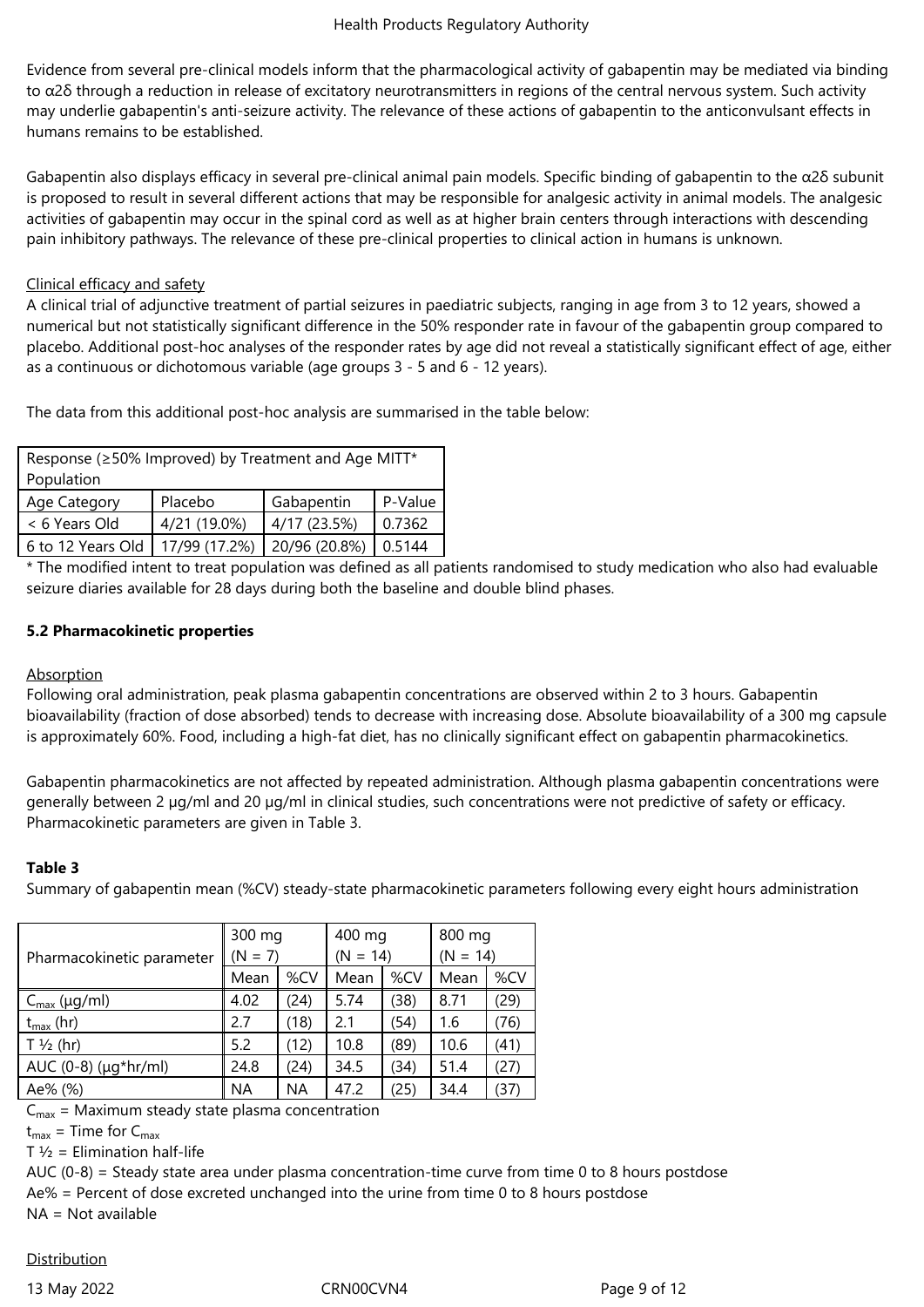Gabapentin is not bound to plasma proteins and has a volume of distribution equal to 57.7 litres. In patients with epilepsy, gabapentin concentrations in cerebrospinal fluid (CSF) are approximately 20% of corresponding steady-state trough plasma concentrations. Gabapentin is present in the breast milk of breast-feeding women.

# Biotransformation

There is no evidence of gabapentin metabolism in humans. Gabapentin does not induce hepatic mixed function oxidase enzymes responsible for drug metabolism.

# Elimination

Gabapentin is eliminated unchanged solely by renal excretion. The elimination half-life of gabapentin is independent of dose and averages 5 to 7 hours.

In elderly patients and in patients with impaired renal function, gabapentin plasma clearance is reduced. Gabapentin elimination-rate constant, plasma clearance, and renal clearance are directly proportional to creatinine clearance.

Gabapentin is removed from plasma by haemodialysis. Dosage adjustment in patients with compromised renal function or undergoing haemodialysis is recommended (see section 4.2).

Gabapentin pharmacokinetics in children were determined in 50 healthy subjects between the ages of 1 month and 12 years. In general, plasma gabapentin concentrations in children > 5 years of age are similar to those in adults when dosed on a mg/kg basis.

In a pharmacokinetic study in 24 healthy paediatric subjects aged between 1 month and 48 months, an approximately 30% lower exposure (AUC), lower  $C_{\text{max}}$  and higher clearance per body weight have been observed in comparison to available reported data in children older than 5 years.

# Linearity/Non-linearity

Gabapentin bioavailability (fraction of dose absorbed) decreases with increasing dose which imparts non-linearity to pharmacokinetic parameters which include the bioavailability parameter (F) *e.g.* Ae%, CL/F, Vd/F. Elimination pharmacokinetics (pharmacokinetic parameters which do not include F such as CLr and T1/2), are best described by linear pharmacokinetics. Steady state plasma gabapentin concentrations are predictable from single-dose data.

# **5.3 Preclinical safety data**

# **Carcinogenesis**

Gabapentin was given in the diet to mice at 200, 600, and 2000 mg/kg/day and to rats at 250, 1000, and 2000 mg/kg/day for two years. A statistically significant increase in the incidence of pancreatic acinar cell tumours was found only in male rats at the highest dose.

Peak plasma drug concentrations in rats at 2000 mg/kg/day are 10 times higher than plasma concentrations in humans given 3600 mg/day.

The pancreatic acinar cell tumours in male rats are low-grade malignancies, did not affect survival, did not metastasise or invade surrounding tissue, and were similar to those seen in concurrent controls. The relevance of these pancreatic acinar cell tumours in male rats to carcinogenic risk in humans is unclear.

# **Mutagenesis**

Gabapentin demonstrated no genotoxic potential. It was not mutagenic *in vitro* in standard assays using bacterial or mammalian cells. Gabapentin did not induce structural chromosome aberrations in mammalian cells *in vitro* or *in vivo*, and did not induce micronucleus formation in the bone marrow of hamsters.

# Impairment of Fertility

No adverse effects on fertility or reproduction were observed in rats at doses up to 2000 mg/kg (approximately five times the maximum daily human dose on a mg/m<sup>2</sup> of body surface area basis).

# **Teratogenesis**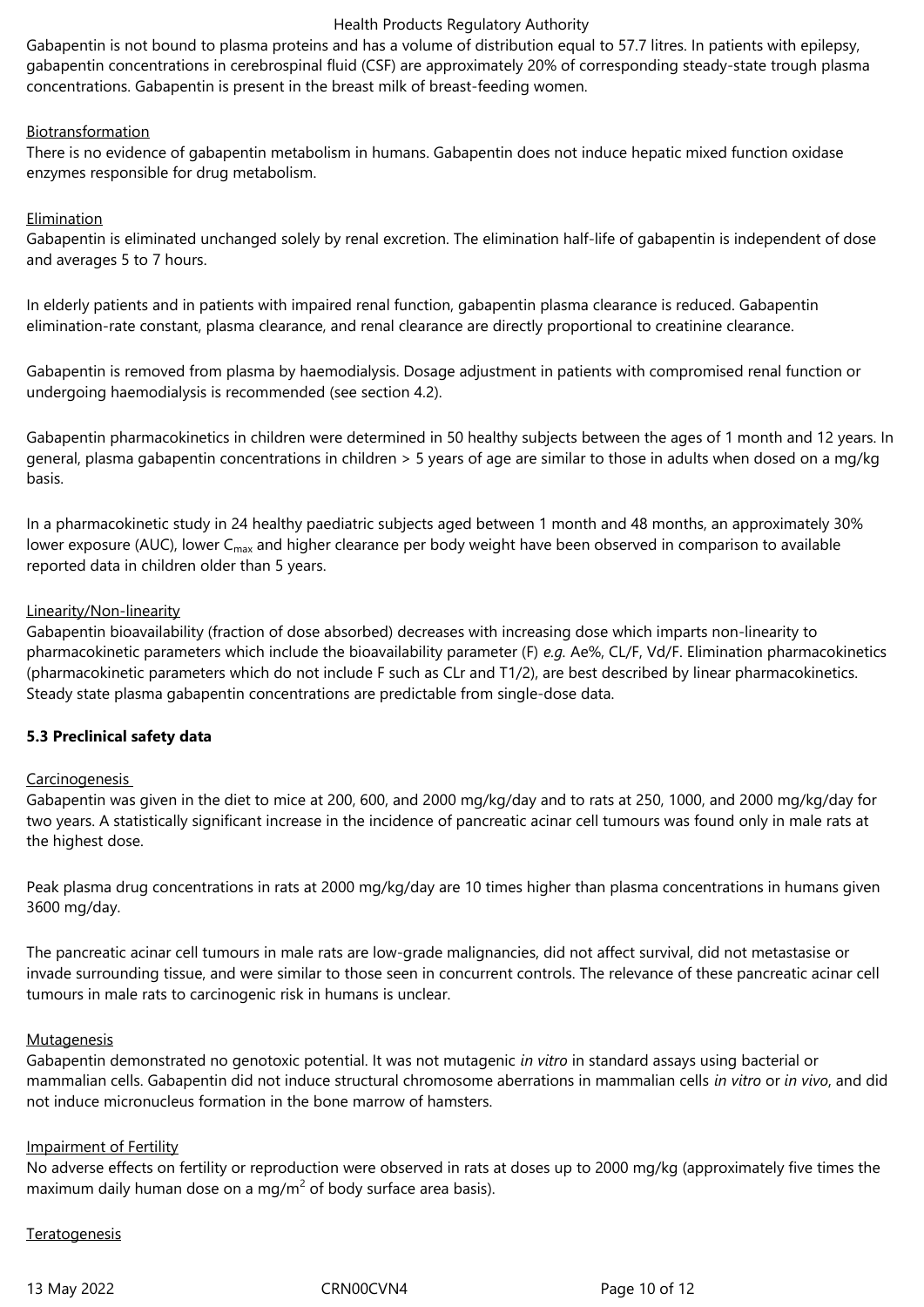Gabapentin did not increase the incidence of malformations, compared to controls, in the offspring of mice, rats, or rabbits at doses up to 50, 30 and 25 times respectively, the daily human dose of 3600 mg, (four, five or eight times, respectively, the human daily dose on a mg/m $^2$  basis).

Gabapentin induced delayed ossification in the skull, vertebrae, forelimbs, and hindlimbs in rodents, indicative of foetal growth retardation. These effects occurred when pregnant mice received oral doses of 1000 or 3000 mg/kg/day during organogenesis and in rats given 2000 mg/kg prior to and during mating and throughout gestation. These doses are approximately 1 to 5 times the human dose of 3600 mg on a mg/m<sup>2</sup> basis.

No effects were observed in pregnant mice given 500 mg/kg/day (approximately ½ of the daily human dose on a mg/m<sup>2</sup> basis).

An increased incidence of hydroureter and/or hydronephrosis was observed in rats given 2000 mg/kg/day in a fertility and general reproduction study, 1500 mg/kg/day in a teratology study, and 500, 1000, and 2000 mg/kg/day in a perinatal and postnatal study. The significance of these findings is unknown, but they have been associated with delayed development. These doses are also approximately 1 to 5 times the human dose of 3600 mg on a mg/m<sup>2</sup> basis.

In a teratology study in rabbits, an increased incidence of post-implantation foetal loss, occurred in pregnant rabbits given 60, 300, and 1500 mg/kg/day during organogenesis. These doses are approximately 0.3 to 8 times the daily human dose of 3600 mg on a mg/m<sup>2</sup> basis. The margins of safety are insufficient to rule out the risk of these effects in humans.

# **6 PHARMACEUTICAL PARTICULARS**

# **6.1 List of excipients**

Capsule content: Lactose Maize starch **Talc** Capsule Shell: Gelatin Titanium dioxide (E171) Sodium lauryl sulphate Iron oxide yellow (E172)

# **6.2 Incompatibilities**

Not applicable.

# **6.3 Shelf life**

PVC- Aluminium blister: 3 years HDPE- Bottle: 3 years

# **6.4 Special precautions for storage**

Do not store above 25°C.

# **6.5 Nature and contents of container**

There are two packaging presentations:

PVC – Alu blister Containing 10, 20 (also as sample), 30, 50, 90, 100, 200 (2x100), 250 capsules As hospital pack only: 500 (5x100), 1000 (10x100) capsules. Unit dose: 20x1, 60x1, 100x1 capsules.

13 May 2022 CRN00CVN4 Page 11 of 12 White HDPE bottle with a white screw closure. Containing 50, 100, 250 capsules.